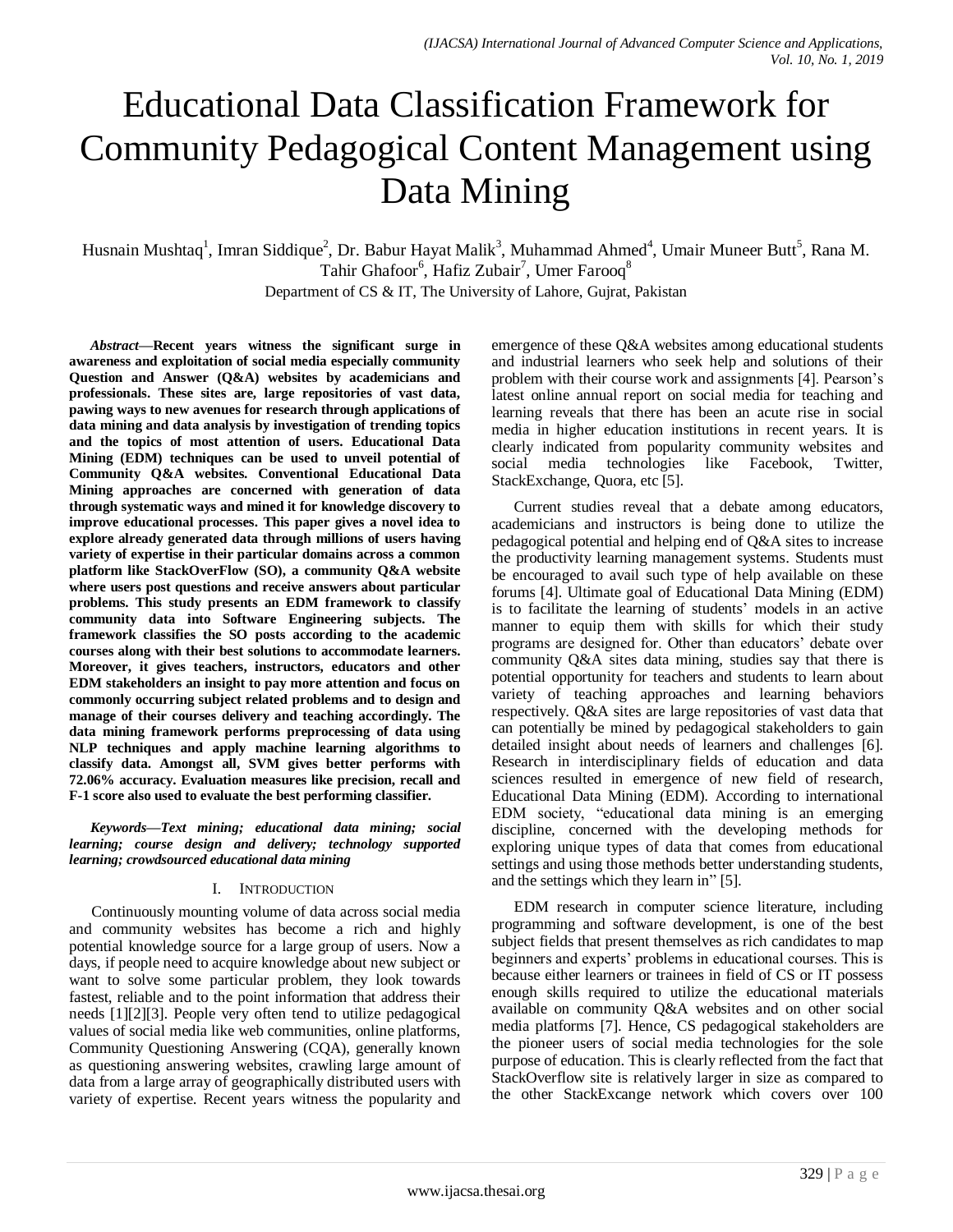various topics [8]. However, manual analysis of large volume and variety of information exchanged by SO users is a laborious task that is almost seems impossible or becomes impractical in case of SO information is in large variety, huge volume and high velocity [9][10]. This study believes in application of data mining and knowledge representation methods, which already have been deployed successfully in other domains, to facilitate the process of analyzing the content of community educational forums [8].

EDM research on community Q&A, especially on SO, has mainly targeted the aspects such as answer quality measurement, users' ranking according to their knowledge, user identification and profiling, success factors of community Q&A, and subject related analysis. How to utilize knowledge of crowdsourced Q&A websites by educators to improve their teaching, delivery and coverage of subjects? And finally, how improve the learning process of learners and trainees? This paper presents a framework for text mining to discover the well-defined topics and categories which have been most frequently asked about in StackOverflow [11]. This study describes an early attempt to address the problem in relation with CS, IT and software development by proposing a Community Educational Data Mining (CEDM) framework to investigate potential and benefits of SO information to computer related educational stakeholder. Initially, this research includes six subjects for SO data management or classification. This paper describes layout and structure of CEDM and various data mining methods that can be used in CEDM to discover well defined topics and their categories which have been frequently asked [12]. This study addresses the following research questions: RQ1. How can data mining of community question answering (StackOverfkow) be exploited to provide an insight to understand CS, IT and SE related problems faced by learners? RQ2. What are best possible NLP techniques of data preprocessing to find most informative feature for each subject? RQ3. Which is the best algorithm to classify such data into respective subject with best accuracy rate?

### II. LITERATURE REVIEW

The EDM process converts raw data coming from educational systems into useful information that could potentially have a greater impact on educational research and practice" [1]. Traditionally, researchers applied DM methods like clustering, classification, association rule mining, and text mining to educational context [11]. A survey conducted in 2007, provided a comprehensive resource of papers published between 1995 and 2005 on EDM by Romero & Ventura [12]. This survey covers the application of DM from traditional educational institutions to web-based learning management system and intelligently adaptive educational hypermedia systems.

In another prominent EDM survey by Peña-Ayala [13], about 240 EDM sample works published between 2010 and 2013 were analyzed. One of the key findings of this survey was that most of the EDM research works focused on three kinds of educational systems, namely, educational tasks, methods, and algorithms. Application of DM techniques to study on-line courses was suggested by Zaıane & Luo [14]. They proposed a

non-parametric clustering technique to mine offline web activity data of learners. Application of association rules and clustering to support collaborative filtering for the development of more sensitive and effective e-learning systems was studied by Zaıane [15]. The researchers Baker, Corbett & Wagner [16] conducted a case study and used prediction methods in scientific study to game the interactive learning environment by exploiting the properties of the system rather than learning the system. Similarly, Brusilovsky & Peylo [17] provided tools that can be used to support EDM. In their study Beck & Woolf [18] showed how EDM prediction methods can be used to develop student models. It must be noted that student modeling is an emerging research discipline in the field of EDM [6]. While another group of researchers, Garcia at al [19] devised a toolkit that operates within the course management systems and is able to provide extracted mined information to nonexpert users. DM techniques have been used to create dynamic learning exercises based on students' progress through English language instruction course by Wang & Liao [20]. Although most of the e-learning systems utilized by educational institutions are used to post or access course materials, they do not provide educators with necessary tools that could thoroughly track and evaluate all the activities performed by their learners to evaluate the effectiveness of the course and learning process [21].

### III. METHODOLOGY

This section discusses the proposed methodology in detail which encompasses multiple stages that have been keenly observed through the literature review: This research aims to develop an software engineering knowledge classification system based on academics subject Project Management, Database Management, Software Design and Architecture, Web Development, Software Testing and Design Patterns).

Target of this research is social platform of professionals, Stack Overflow, to acquire data set where versatile people raise variety of Software Engineering questions and answer each other"s questions. Manual data annotation process is performed and the annotated posts are evaluated by expert academicians and professionals. Next to annotation, data formatting and preprocessing is carried out using NLP. Supervised machine learning algorithms are used to classify data into respected classes. Moreover, proposed system is not confine to classify Stack Overflow posts, rather it is able to classify any kind of software engineering data into above given subjects. Complete process or methodology is explained in "Fig. 1".

### *A. Data Collection*

Data collection is the first step involved in Software Engineering (SE) data classification which is done by extracting data form Stack Exchange Data dump through applying query using Stack Exchange online interface that requires reasonable and professional Structured Query Language knowledge [20]. Stack Overflow contains large quantity of software engineering knowledge and it can be utilized for educational data management. Data set of SE posts which ranges across period from 2008 to 2017 contains almost one million records. But as per research requirement only 2000 total and 500 posts of each activity were included in the experiment.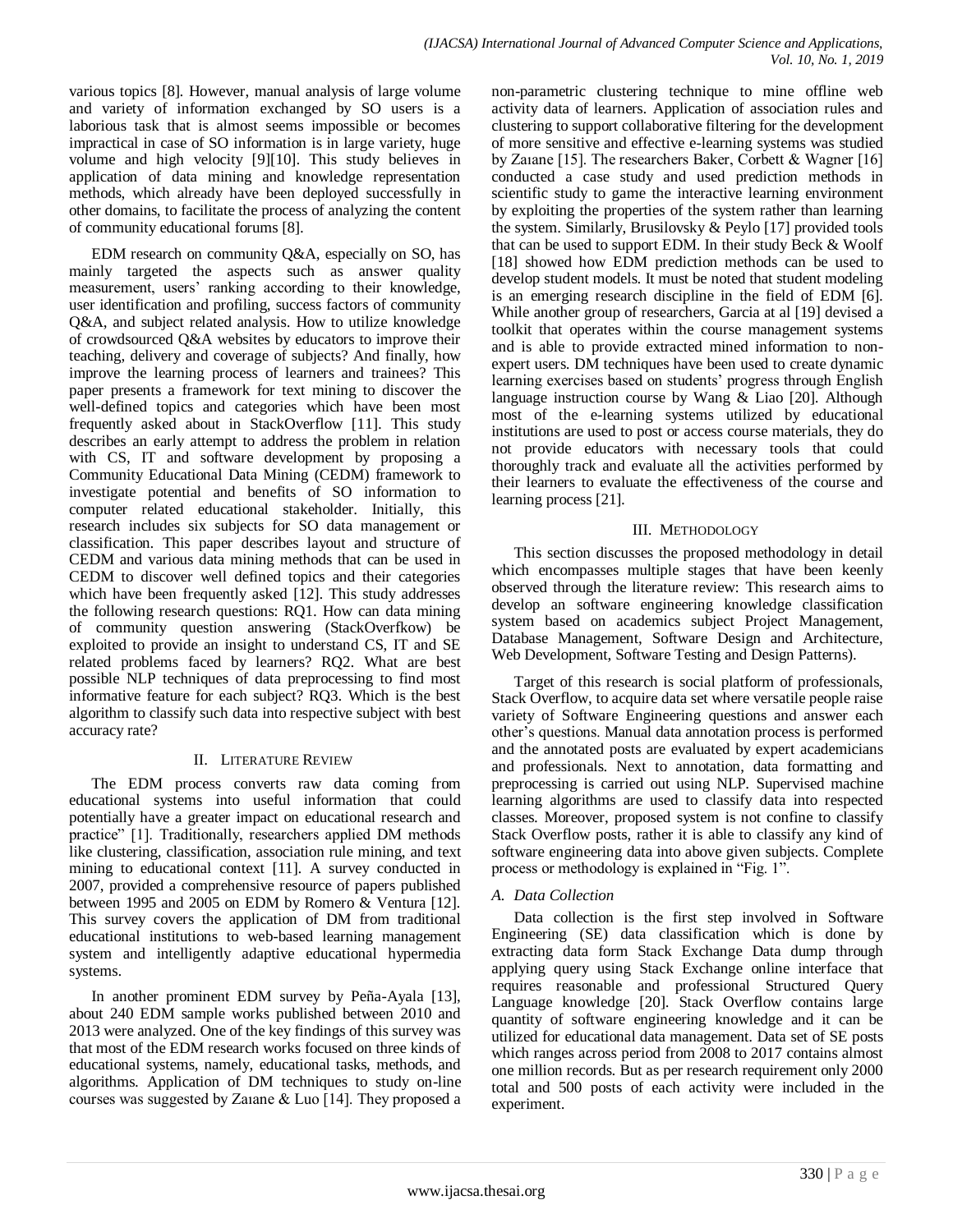

Fig. 1. Crowdsourced Educational Data Mining Framework.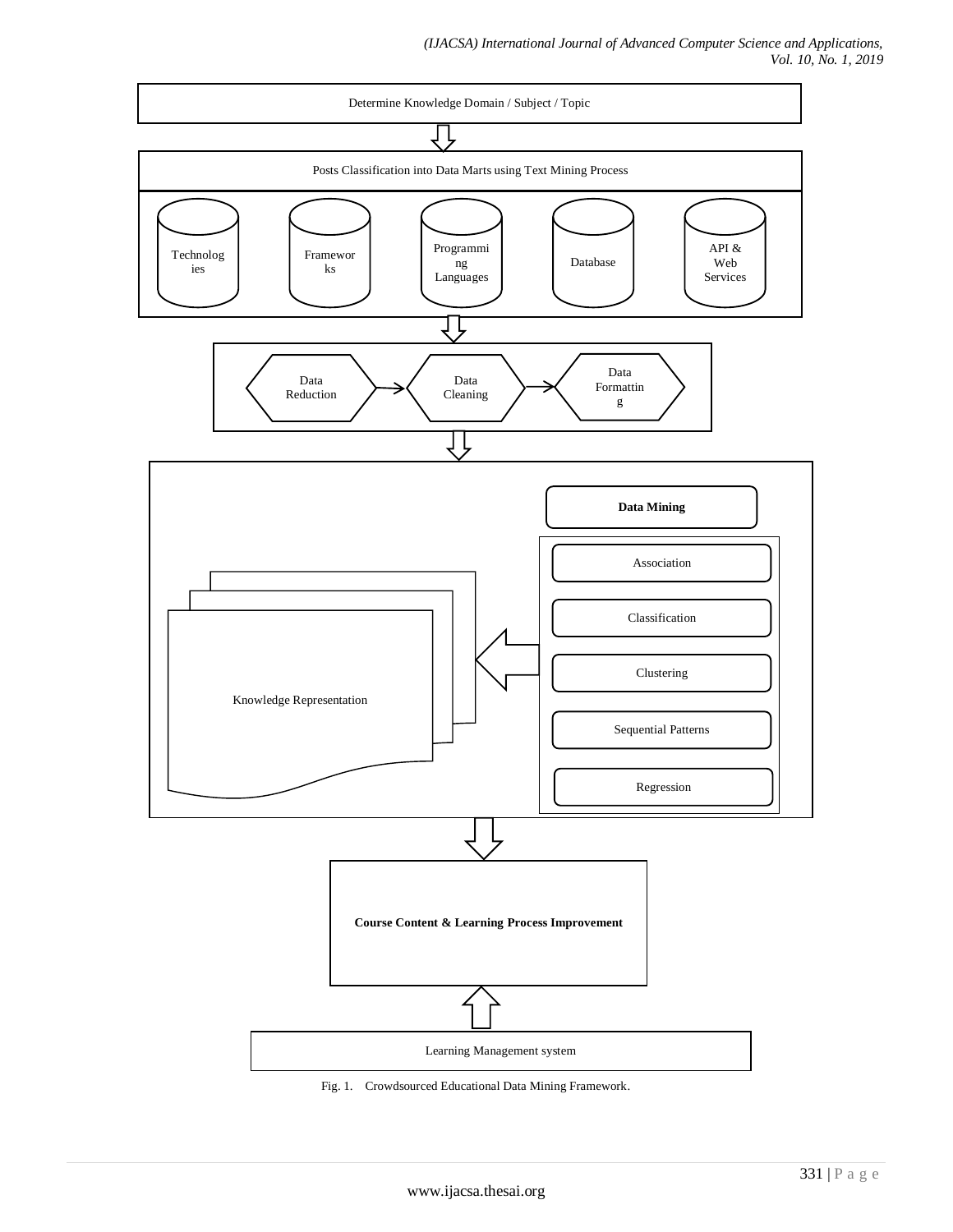#### *B. Manual Annotation Process*

To visualize the SE data and better understanding of data set, it is categorized into 6 major categories and each category contain associated subject related knowledge. Every post in selected data set is manually annotated and verified by experts.

#### *C. Attributes Associated with Categories*

Following detail reveals the pure manual categorization of posts to designate SE subject through attribute associated with each software engineering subject. Distinct attributes which differentiate each SE subjects from each other and help in manual annotation process are given as:

*1) Project management*: System requirement, stockholders, functional requirements (system operations), non-functional requirements (reliability, operability, performance efficiency, security, compatibility, development time, maintainability and transferability), business goals, technology contexts, performance tradeoffs, financial concerns and competitive scenarios. It also includes system refactoring and domain analysis.

*2) Software design and analysis:* Synthesis class attributes are design patterns, design options, metaphors, ontologies, architectural styles, software design tactics, design rationale, previous design decisions, quality attributes, high level and low level design choices, modeling standards, design improvement strategies and existing system to be integrated and future compatibility issues.

*3) Design patterns:* Architectural auditors, software design evaluation standards and procedures, modeling tools evaluations, design comparison techniques.

*4) Web developm*ent: Introduction to java, object oriented programming, classes, inheritance, polymorphism, collections, exceptions, streams, abstract classes and interfaces, graphical user interface, event handling, database connectivity, meta data graphics, applets, socket programming, serialization, multithreading, web application development, servlet, java server pages, java beans, model view controller, layers and tiers, java server pages standard tag library, java server faces, web services.

*5) Database management systems*: Basic database concepts, database architecture, database planning, conceptual database design, logical database design, transforming e-r design to relational design, data definition languages, data manipulation languages, normalization and demoralization, physical database design, database tools, structured query language (SQL), data storage concepts, indexes and views, transaction management, concurrency control.

*6) Software quality assurance*: Software quality, software defects, reasons of poor quality, quality laggards, project management approaches, cost and economics of SQA, quality measurements, software requirements and SQA, quality attributes of requirements document, software design model and software design defects, quality design concepts, programming and SQA, SQA reviews, software inspections, software testing - WBT techniques, BBT techniques, testing strategies, debugging, test planning, automated software testing, test cases, introduction to quality metrics, a process model of software quality assurance.

#### *D. Software Engineering Posts Pre Processing*

Post preprocessing is most vital step in software engineering subjects classification process. As the acquired data set is taken from social platform where versatile people with respect to software engineering knowledge share their queries, problems or answers of other"s questions in their own style and mostly posts contain variety of data like Hash tags, HTML tags, coding scripts, short texts, programming outputs etc. Almost each post contains both, useful and some useless data so it is needed to be clean it [16].

Firstly, text is made free form all irrelevant and noisy data which comprises of semicolons, quotes, question marks, exclamation marks, notations, tags, code, process results etc. Pre-processing of architectural posts data set include following steps.

*1) Tokenization*: Tokenization refers to a technique in which tokens (words in textual data) are extracted from a textual document by splitting sentences of textual document into tokens by delimiter [17]. A textual document consists of many words arranged in sentences. These words are separated by some delimiters in sentences like full stop, comma, hyphen, space etc. Firstly in pre-processing, tokenization is done of each textual document in the dataset. In it tokens are generated by breaking long sentences in small tokens separated by space delimiter [18].

*2) Stop-word removal:* All words in a textual document are not equally important in conveying context of text. Irrelevant and less informative words should be removed from dataset or corpus for effective performance of machine learning algorithms while performing classification tasks [22].

In this step text in tokenized documents is cleaned from all useless and meaningless words. A stop-word describes a word with little meaning (Scott & Matwin, 1998). Example of these words are 'The', 'is', 'also', etc.

*3) Removal of programming content:* Software engineering process contains software development process as sub activity so often people post programming code in their posts in order to make their post most elaborative and explanatory for its easy understanding. Programming contents are not part of dictionary and programming language syntax contains no standard words recognized by wordNet [23]. So before performing stemming, lemmatization and auto spell correction, it is also needed to remove programming contents form posts data.

*4) Removal of tags:* Removal of HTML tags is also part of data preprocessing as the data belongs to software engineering domain and best features achieved after proper removal of unwanted portion form training data set.

*5) Spell checking and correction:* Community discussions or review text data sets contains frequent words or phrases which are not part of standard lexical dictionaries and not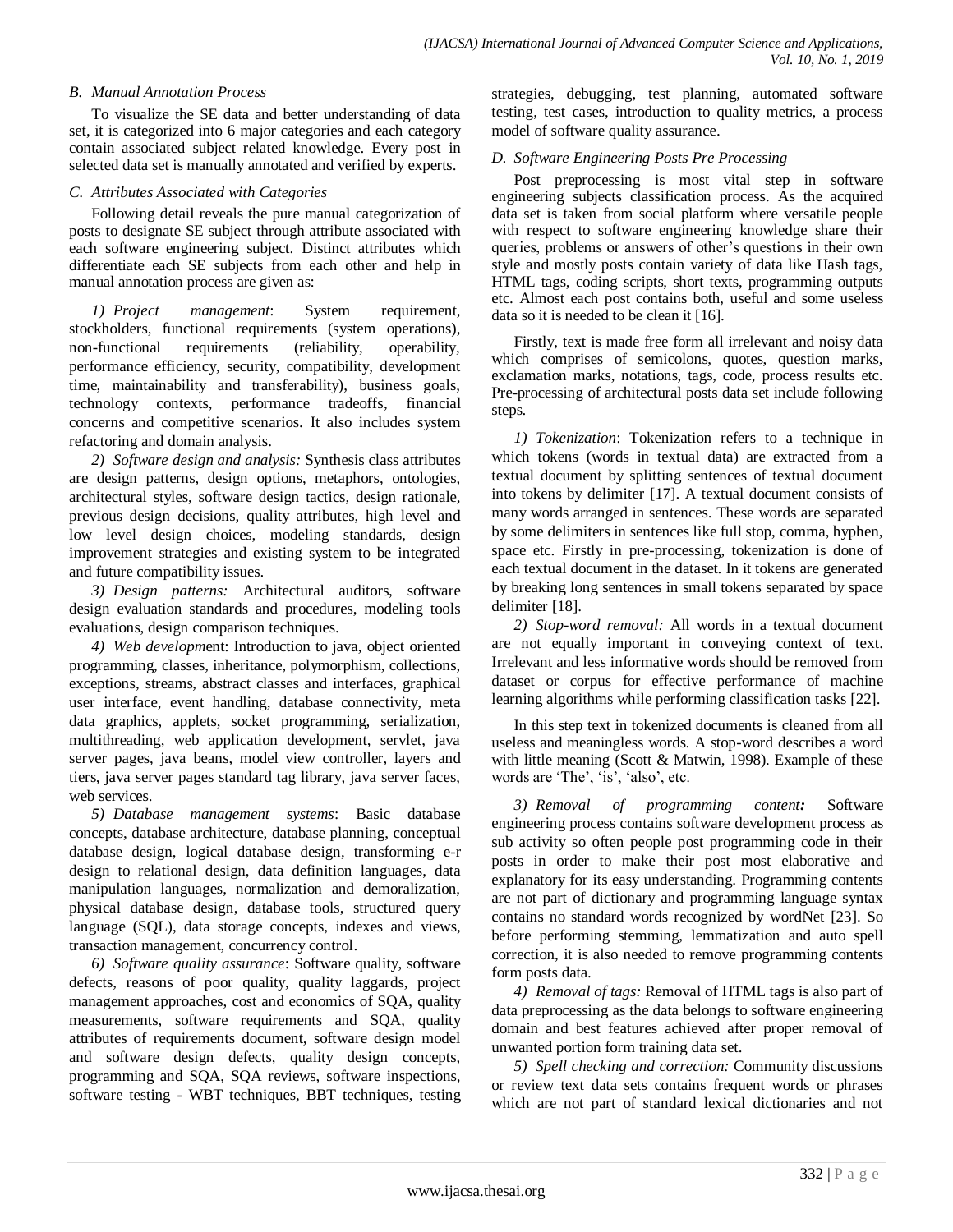recognized by search engine optimization algorithms and other machine learning models. Regular expressions and manually prepared data dictionaries are used to fix such types of noise [21].

*6) Stemming*: Every word in text comes from its root word but cannot be same in text. As an example, there is little difference in meaning of two words; 'Hate' and 'Hates' [24]. So to solve this type of issue in text classification and information retrieval solution, a technique is adopted which is called stemming. Stemming in an approach which is used mostly in linguistic and information retrieval to reduce words to their base stem or root word. For example in English language stemming, an stemming algorithm which is called stemmer convert words 'liked', 'likely', 'likelihood', 'liking' to base word "Like". technique(Collection, 2017) to converts all tokens to their base stems Table I.

| <b>EXAMPLE APPLICATION OF PREPROCESSING STEPS</b><br>TABLE I. |  |
|---------------------------------------------------------------|--|
|---------------------------------------------------------------|--|

| <b>Stack Over Flow Post</b>                                                           | <b>StackOverflow Post After</b><br><b>Stemming</b> |
|---------------------------------------------------------------------------------------|----------------------------------------------------|
| Migrate to a New Designed System                                                      | Migrat new design system                           |
| Importing associations, dependencies<br>etc. from PHP code in Enterprise<br>architect | Import assoc depend php cod<br>enterpris architect |

#### *E. Feature Extraction*

In this phase, different techniques were applied to extract useful and most informative features. Study incorporates Bag of Words, TFIDF and N-grams (1–4) for feature selection.

Selecting right features from all features is tough job but it improves overall performance of system [20]. Following are the techniques which are applied in the data set.

*1) TFIDF*: TF (Term Frequency) indicates the number of times a specific term appears in a document as shown in Equation 1 [22]. IDF (Inverse Document Frequency) is a numerical weight which is used to measure the importance of a specific term in collection of text document [17]. IDF reduces the weight of those terms which appear frequently in a text document and increase the weight of rarely occurred terms. In feature extraction, TF-IDF is a statistical technique to find out importance of words in corpus.study follows the approach to compute statistic for each feature (uni-gram, bigram, tri-gram, quad-gram) of each document (post) related to each class (developer) [19]. Then in this way, pre-processed dataset is converted in document vector form which represents each post data.

$$
TF = \frac{\text{frequency of word}}{\text{total no. of words in document}}
$$
 (1)

One other way to compute term frequency is logarithmically scaled value. Let t denotes particular term in the document and d represents document in the corpus, then following formula calculates TF statistical value of each term in a document.

$$
TF(t, d) = 1 + \log(tf_{base}(t, d))
$$
\n<sup>(2)</sup>

Here  $tf_{base}$  is the function which computes and returns frequency of term t in the document d as shown in Equation 2.

Inverse document frequency is the value which tells how a term is unique and rare across number of documents of a particular class as shown in Equation 3.

$$
idf_{(t,D)} = \log \frac{N}{|[\text{deD}: \text{ted}]|}
$$
 (3)

Then finally TF-IDF in Equation 4, value of each term is calculated by simply multiply scores of tf and idf [18].

$$
TF - IDF_{(t,d,D)} = tf_{(t,d)} \times idf_{(t,D)}
$$
\n
$$
\tag{4}
$$

At the end of this step, term to document vector form of each document across all classes which contain terms with their tf-idf scores.

*2) N-Gram (unigram, bigram, trigram, quad-gram):* In textual data containing n items, n-gram is a linked sequence of items from that text sample. In a text these items may refer as letters, syllables, words, base pairs etc. The source of n-grams are commonly text or speech pattern [14]. Sequence of n words from any given text is referred as n-gram as shown in "Fig. 2". Bi-gram describes words that are two words sequence pattern from given text, similarly tri-gram is three words sequence and quad-gram is four words sequence pattern. For example here is a piece of text "this is architecture post". Uni-grams of this text are 'this', 'is', 'architecture. 'post. Bi-grams generated from this text are 'this is', 'is architecture, "architecture post as clear in Table II.



Fig. 2. Depicts the N-Gram Tokenization.

| TABLE II. | EXAMPLE OF CONVERTING TOKENS TO BI-GRAM, TRI-GRAM |
|-----------|---------------------------------------------------|
|           | AND OUAD-GRAM                                     |

| N-gram     | Tokens                                                                                                                                                             |
|------------|--------------------------------------------------------------------------------------------------------------------------------------------------------------------|
| Uni-grams  | Importing associations, dependencies etc. from PHP code<br>in Enterprise architect                                                                                 |
| Bi-grams   | Importing associations, dependencies etc, from PHP, code<br>in, Enterprise architect                                                                               |
| Tri-grams  | Importing associations dependencies, etc from PHP, code<br>in Enterprise, in Enterprise architect                                                                  |
| Quad-grams | Importing associations dependencies etc, associations<br>dependencies etc from, dependencies etc, associations<br>dependencies, associations dependencies from PHP |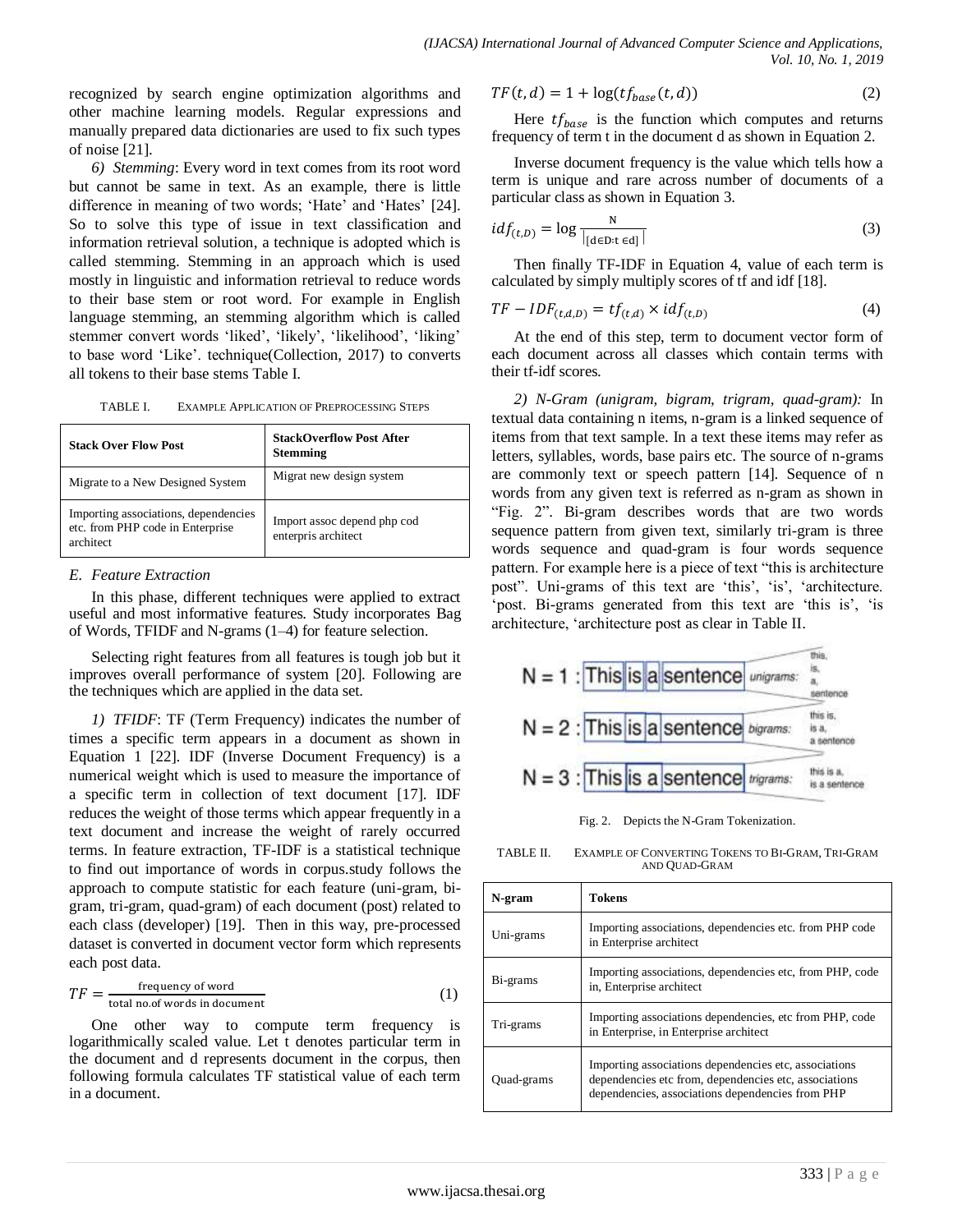# Bags of words

. Tokenize . Remove stop words . Lemmatize . Compute weights



Fig. 3. A Sentence Converted to Bag of Words Features.

*3) Bag of words model:* The bag-of-words (BOW) model considers each post as a set of words that each occurs a certain number of times. The representation of the document is entirely order less, as each word is treated independently of the previous and upcoming word. As an example, there is a data set consisting of only two messages: The cat is better than the dog and: The weather is better than yesterday.

Vector one 2 1 1 1 1 1 0 0

Vector two 1 0 1 1 1 0 1 1

As the number of samples grow, the number of unique words will increase as shown in "Fig. 3". Since each unique word is represented by a specific position in the vector, these vectors will naturally grow larger as well. The vector will have the length of the total number of unique words that exists in the data set.

#### *F. Classifiers used in Assessment Process*

*1) Naïve bayes*: It is a classifier which does probabilistic classification which is completely depend on features. For each feature, individual classification is done. It formulates labels of class and then within those classes text probability is calculated. In literature, Naïve Bayes is tremendously user for text classification. In classification matters, Naïve Bayes stands at better position and literature professed it better than others. It works well in text and numeric data and it very easy to implement. Correlated features effect performance of Naïve Bayes algorithm.

*2) Support vector machine:* Support vector machine classifier model is efficient for text classification task. It working based on multidimensional hyper planes which are made to make separation between different classes or labels. It is based on classification algorithm proposed by Boser ,Guyon and Vapnik in 1992(Boser, Laboratories, Guyon, Laboratories, & Vapnik, n.d.,1992). In text classification, number of features to be deal is very large in form or terms or words, so SVM can be used as it can easily deal with large amount of features. In this study features are terms or words from posts and architectural process activities ate classes. Svm can be efficiently used to classify features in multi-dimensional hyper planes which separate features to the boundary of their particular class.

*3) K Nearest neighbor:* It is simplest algorithm used in machine learning. It is lazy and instance base learning. It is mainly used in classification and regression analysis. In this approach K similar documents a considered. To make a verdict about existence of a post in anticipated class, it computes the similarity of all the documents that exists in the training set. The class with highest probability in the neighbored is assigned to specific defined category is very effective but vital cons of this algorithm are high computational time and discover ideal value of K is problematic.

#### IV. EXPERIMENTAL EVALUATION

In this section, evaluation of the proposed software engineering subjects posts classification system is carried out. As this is an early approach to classify such data under educational context in multiple activities using natural language processing and machine learning so the study does not have described any benchmark against which performance of the proposed system is to measure. Results of different classifiers are compared.

#### *A. Data Acquisition*

Date was acquired from Stack Exchange Data dump using structured query language which resulted about one million software architectural posts. From overall data, only 2000 posts data and divide them into 4 architectural activities i.e. Analysis, Synthesis, Evaluation and Implementation. The whole dataset records are divided into two parts. One is used for training which contains 1400 records and other part is used for testing which contains 600 records. Python editor was used for the experimental work. The brief overview of the dataset is outlined below in table.

### *B. Evaluation Measures*

To evaluate the subjects classification, standard evaluation methods used in previous text classification studies i.e. accuracy, precision, recall and F-measure. Every classifier result is presented in a table form to distinguish the correct predictions from the incorrect ones for each class. This table is called as confusion matrix. In this matrix:

 $TP =$  Number of posts correctly assigned to each class.

 $FP =$  Number of posts incorrectly assigned to each class.

FN = Number of posts incorrectly rejected to each class.

 $TN =$  Number of posts correctly rejected to each class.

#### *C. Experimental Evaluation of Proposed Classification Approach*

In this section proposed classification technique is evaluated by conducting three experiments with the data set. Each experiment is conducted to measure the effectiveness and overall performance of the entire classification system. Experiment 1 classify software architecture posts using NLP rule, BOW (Bag of Words) approach and gives initial but satisfied classification results. Experiment 2 is performed using TFIDF approach by applying different threshold values. Experiment 3 follows the N-Gram approach which consumes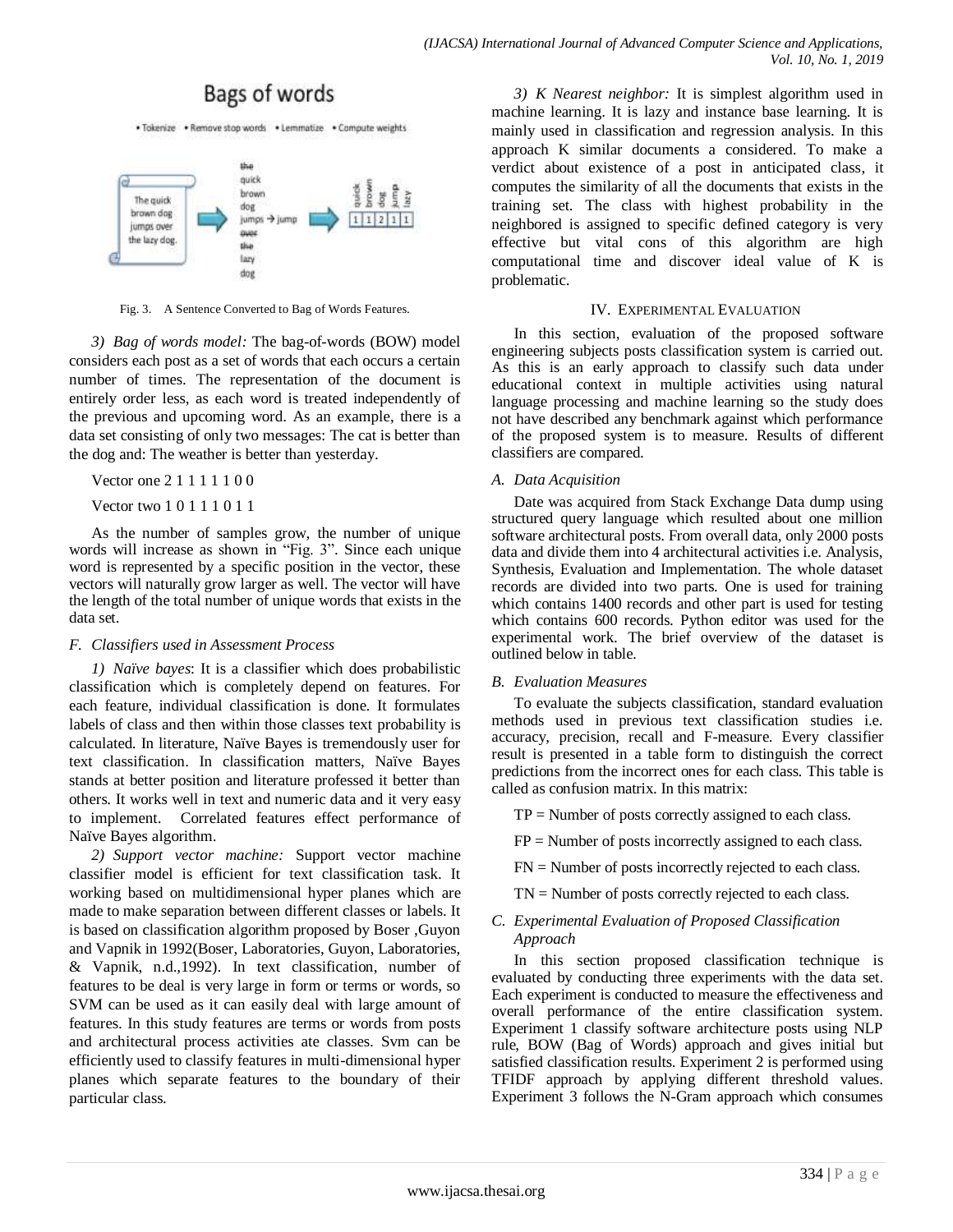unigram, bigram, trigram and quad-gram techniques by combining with TFIDF and gives better results only in case of uni-grams while other N-grams lack in result. All above mentioned experiments are applied after applying all preprocessing steps on data set.

#### *D. Experimental Setup*

The IDE and experimental setup for experiment will remain same for each experiment. The experiment conducted on the data set contains 1400 instances for training data and 600 instances for text data. All these instances belong to 6 different classes i.e. Requirement Engineering, Architecture and Design, Software Implementation and Software Testing. Each class contains 350 instances for training set and each of four classes in test set contain 150 instances. Hence total 2000 instances, 500 for each class are utilized in experiment.

The 70% samples from dataset are filtered using the preprocessing techniques described in chapter 3. The preprocessing methods tokenization, stop words removal, spell checker and word completion, stemming are applied to each sample of train data. World list is updated on each step of preprocessing.

*1) Experiment 1:* The main objective of this experiment is to illustrate the classification accuracy of proposed approach using Bag of Word (BOW). The experiment has been carried out on dataset which is used to classify the software architectural posts. Here, experimental setting are changed and instead of using the aforementioned experimental setup, new experimental step to classify the status using character N-gram is created. Each class samples are broken into tokens through which N-gram lists is generated. To classify the software engineering posts into their respective class then map of all Ngram list is calculated which is further used to compute the hash map score. The following table shows the hash map score of all classes.

This indicates how many SE posts are classified correctly and how many are classified are into wrong classes. By experimental evaluation, it is observed that the better accuracy of proposed classification approach is achieved i.e. 69.12% as shown by "Fig.4" and in table 3.

*2) Experiment 2:* First Experiment was conducted using bag of word approach. Second Experiment using TFIDF by apply counter\_vectorizer() method of SKlearn library of machine learning toolkit. Results are shown in table 4 and "Fig. 5".

*3) Experiment 3:* The objective to perform this experiment is to demonstrate the classification accuracy of the proposed NLP approach using the stop words list and TFIDF. Same dataset has been used to carry out experiment which has been used for categorization the status. Here existing stop word list is used in combination of TFIDF.

Following the preparation of N-gram pattern, TFIDF matrix is used to compute the score of each individual class which is computed by total number of words in corpus divided by their individual frequencies as shown in table . Training model is generated and each classifier used in the experiment. Following are result as shown in tabular and chart forms as in "Fig. 6", "Fig. 7", "Fig. 8", "Fig. 9" and Table V.

TABLE III. POST CLASSIFICATION USING BAG OF WORDS

| <b>Features</b>     | No. of<br><b>Features</b> | <b>Naïve Bayes</b> | <b>SVN</b> | <b>KNN</b> |
|---------------------|---------------------------|--------------------|------------|------------|
| <b>Bag of Words</b> | 3529                      | 67.43              | 69.12      | 63.51      |

TABLE IV. TFIDF FEATURES RESULTS

| <b>Features</b> | No. of<br><b>Features</b> | <b>Naïve</b><br><b>Bayes</b> | <b>SVN</b> | <b>KNN</b> |
|-----------------|---------------------------|------------------------------|------------|------------|
| <b>TF-IDF</b>   | 2368                      | 70.61                        | 73.86      | 68.42      |

TABLE V. RESULTS USING N-GRAM FEATURES SET

| <b>Features</b>  | No. of<br><b>Features</b> | <b>Naïve</b><br><b>Baves</b> | <b>SVN</b> | <b>KNN</b> |
|------------------|---------------------------|------------------------------|------------|------------|
| Unigram          | 2962                      | 70.62                        | 73.54      | 62.41      |
| <b>Bigram</b>    | 13535                     | 62.32                        | 68.05      | 59.92      |
| <b>Trigram</b>   | 11356                     | 51.03                        | 48.64      | 47.73      |
| <b>Quad Gram</b> | 17684                     | 38.63                        | 40.26      | 42.08      |





 $\blacksquare$  Naïve Bayes  $\blacksquare$  SVM  $\blacksquare$  KNN

Fig. 4. Post Classification using Bag of Words.

**TFIDF**



Fig. 5. TFIDF Features Results.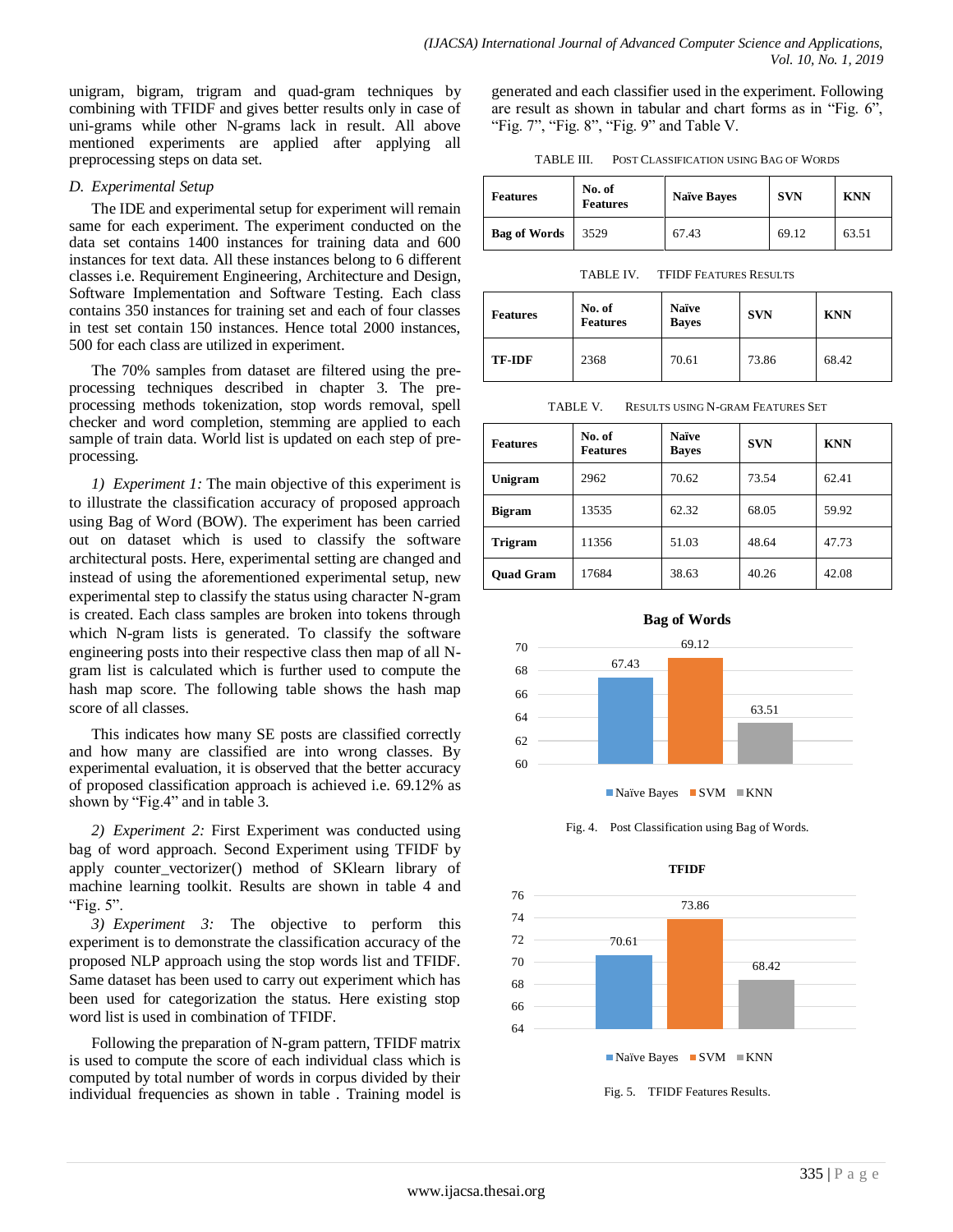











Fig. 8. TFIDF with Trigrams Tokens.

## *E. Comparison of Accuracies of Data Mining Techniques Followed in Experiment*

Overall accuracy performance of the proposed system with chosen classifiers are depicted in figure 9. it shows the all classifiers result with respect to different N-gram patterns. Three classifiers are used on different N-gram patterns. After this experiment, SVM performs well with unigram and bigram features with 73.54% and 68.05% accuracy whereas KNN gives better results with trigram and quad gram features with 47.73% and 42.08% accuracy.

Naïve Bayes accuracy lies between SVM and KNN. Detail of all classifiers along with different n-gram pattern are articulated below in the "Fig. 10".



Fig. 9. TFIDF with Quad Grams Tokens.



**N-Gram**

Fig. 10. Results using N-Gram Features Set.

#### *F. Comparison of Precision and Recall Scores*

Table VI gives the precision, recall and F1 score of three algorithms on different n-gram patterns which are unigram, bigram, trigram and quad gram. Three algorithms are applied one by one on the dataset and acquired results. Table VI depicts the comparison of all the features on three different classifiers.

| <b>Features</b> | <b>Classifier</b> | <b>Precision</b> | Recall | f1-score |
|-----------------|-------------------|------------------|--------|----------|
| Unigram         | Naïve Bayes       | 0.75             | 0.76   | 0.75     |
|                 | <b>SVM</b>        | 0.82             | 0.65   | 0.74     |
|                 | <b>KNN</b>        | 0.71             | 0.58   | 0.83     |
| Bigram          | Naïve Bayes       | 0.75             | 0.76   | 0.75     |
|                 | <b>SVM</b>        | 0.82             | 0.65   | 0.74     |
|                 | <b>KNN</b>        | 0.71             | 0.58   | 0.83     |
| Trigram         | Naïve Bayes       | 0.75             | 0.76   | 0.75     |
|                 | <b>SVM</b>        | 0.82             | 0.65   | 0.74     |
|                 | <b>KNN</b>        | 0.71             | 0.58   | 0.83     |

TABLE VI. CROSS VALIDATION OF CLASSIFIERS USING TFIDF AND NGRAMS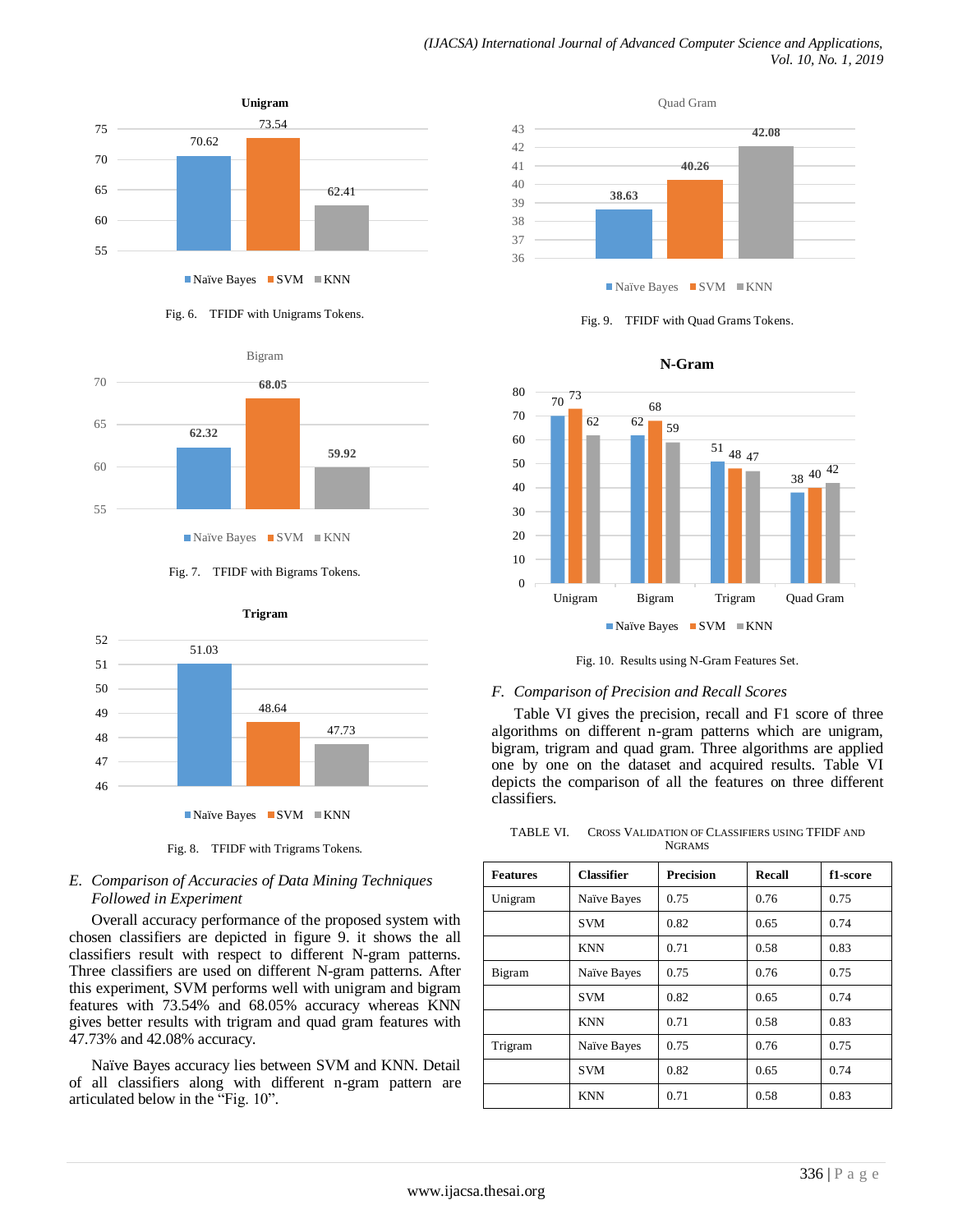#### *G. Cross Validation of Performance of Three Models*

In this experiment, k-fold technique is applied on out dataset to verify results of the proposed model and divided the dataset into 10 folds (f1, f2, f3 . . . . f10) of equal size. Firstly, classifier is trained with f1 to f9 folds and tested for f10 folds then trained with f1 to f8 and f10 folds and tested for f9 and so on.

The overall comparison of performance of three classifiers is depicted on the graph below. In the graph, Support Vector Machine has edge of the slop far off from the left. So, it shows a greater performance as compared to KNN and Naïve Bayes.

#### *H. Discussion*

This research is conducted with sole objective to find a machine learning based mechanism to classify and manage pedagogical knowledge residing over crowdsourced communities. It was an initial step to make Q&A communities a part of well managed online libraries. This research was confined to only six subjects of software engineering domain which do not cover the even major areas of SE domain. Study followed supervised machine learning based experiments therefore manual annotation process was quite hectic and time taking. Moreover, preprocessing of community data, especially SE domain data which not totally natural language based, was also a novel job to perform. Results obtained and validations process depicts satisfactory performances of algorithms especially SVM. There are numerous feature extraction techniques and machine learning techniques which can be incorporated to manage educational knowledge across the online communities.

#### V. CONCLUSION

Conclusion: Goal of this study is to unveil the potential of crowdsourced experts and communities across the internet to mitigate subject related problems faced by learners through identifying frequently posted questions and map the discovered knowledge, using data mining techniques, on learning management system to improve overall learning process by enhancing course content management. Moreover, this paper distinguishes the croudsourcing approach of education data mining as more suitable and rip with knowledge as compared to EDM using learning management system data. The proposed framework determines subject or domain of knowledge to be discovered and find knowledge patterns using data mining techniques after the cleaning and formatting community Q&A data. Then relates the discovered subject related knowledge is integrated with learning management system to improve course content quality and pedagogical methods to enhance students' learning process. The study is not limited to single knowledge domain or subject, rather can be implemented to almost complete spectrum of educational studies. In our future work, we will implement this framework to find relationship patterns between crowdsourced community literatures with learning management system of different subjects through classification, clustering and association techniques. Moreover, we will extend our study to remaining core knowledge base area over SO and on other Q&A communities.

#### **REFRENCES**

- [1] Siti Rochimah, Rizky Januar Akbar Achmad Arwan, "Source Code Retrieval on StackOverflow Using LDA," in 3rd International Conference on Information and Communication Technology (ICoICT), 2015, pp. 295-299. (A. Heß, 2008)
- [2] Michael English, Abdulhussain E. Mahdi Arash Joorabchi, "Text mining stackoverflow, An insight into challenges and subject-related difficulties faced by computer science learners," Journal of Enterprise Information, vol. Vol. 29 No. 2, 2016, pp. 255-275, August 2015.
- [3] GÜLFEM IŞIKLAR ALPTEKİN ASLI SARI, "An Overview of Crowdsourcing Concepts in Software Engineering," International Journal of Computers, pp. 106-114, 2017.
- [4] A. Jansen and J. Bosch, "Software architecture as a set of architectural design decisions," in WICSA , A. Jansen and J. Bosch, "," in WICSA, 2005, pp. 109–120., 2005, pp. 109-120.
- [5] Filippo Lanubile, Maria Concetta Marasciulo, Nicole Novielli Fabio Calefato, "Mining Successful Answers in Stack Overflow," , 2015.
- [6] R. E. D. Silva, R. L. Rodrigues, J. C. S. Silva and A. S. Gomes J. L. C. Ramos, "A Comparative Study between Clustering Methods in Educational Data Mining," in IEEE LATIN AMERICA TRANSACTIONS., 2016, pp. 355-3361.
- [7] Shuang Peng, Lin Wang, Bin Wu Juan Yang, "Finding Experts in Community Question Answering Based on Topic-Sensitive Link Analysis," in IEEE First International Conference on Data Science in Cyberspace, 2016, pp. 55-60.
- Nitya Upadhyay and Vinodini Katiyar, "A Survey on the Classification," International Journal of Computer Applications Technology and Research, pp. 725-728, 2014.
- [9] P. Clements, and R. Kazman L. Bass, Software Architecture in Practice, 3rd ed., Addison-Wesley Professional, Ed., 2012.
- [10] P. Clements, and R. Kazman L. Bass, Software Architecture in Practice.: Addison-Wesley Professional, 2012.
- [11] Olga Baysal, David Lo, Foutse Khomh Latifa Guerrouj, "Software Analytics: Challenges and Opportunities," in IEEE/ACM 38th IEEE International Conference on Software Engineering Companion, Austin, USA, 2016, pp. 902-903.
- [12] R Lakshmana Kumar, Abhijith Surendran, K Prathap M Amala Jayanthi, "Research Contemplate on Educational Data Mining," in IEEE International Conference on Advances in Computer Applications (ICACA), 2016, pp. 110-114.
- [13] R Lakshmana Kumar, Abhijith Surendran, K Prathap M Amala Jayanthi, "Research Contemplate on Educational Data Mining," in IEEE International Conference on Advances in Computer Applications (ICACA), 2016, pp. 110-114.
- [14] M. Riebisch, and U. Zdun M. Soliman, "Enriching architecture knowledge with technology design decisions," in WICSA, 2015.
- [15] D. Pagano and W. Maalej, "How do open source communities blog," in Empirical Software Engineering, vol. 18, no. 6, 2013, pp. 1090–1124.
- [16] Steve Mcconnell, Code Complete, 2nd ed.: (Microsoft Press, 2004.
- [17] Emad Shihab Meiyappan Nagappan, "Future Trends in Software Engineering Research for,".
- [18] Matthias Galster, Amr R. Salama, Matthias Riebisch Mohamed Soliman, "Architectural Knowledge for Technology Decisions in Developer Communities," in IEEE/IFIP Conference on Software Architecture, 2016, pp. 128-133.
- [19] Muhammad Assaduzamman, Chanchal K. Roy, Kevin A. Schneider Muhammad Ahsanuzamman, "Mining Duplicate Questions in Stack Overflow," in IEEE/ACM 13th Working Conference on Mining Software Repositories, 2016, pp. 402-412.
- [20] Pankaj Dhoolia, Rohan Padhye, Senthil Mani and Vibha Singhal Sinha Neelamadhav Gantayat, "The Synergy Between Voting and Acceptance of Answers on StackOverflow, or the Lack thereof," in 12th Working Conference on Mining Software Repositories, 2015, pp. 406-409.
- [21] J. Koehler, F. Leymann, R. Polley, and N. Schuster, O. Zimmermann, "Managing architectural decision models with dependency relations,integrity constraints, and production rules,"," Journal of Systems and Software, vol. vol. 82, pp. 1249–1267, 2009.